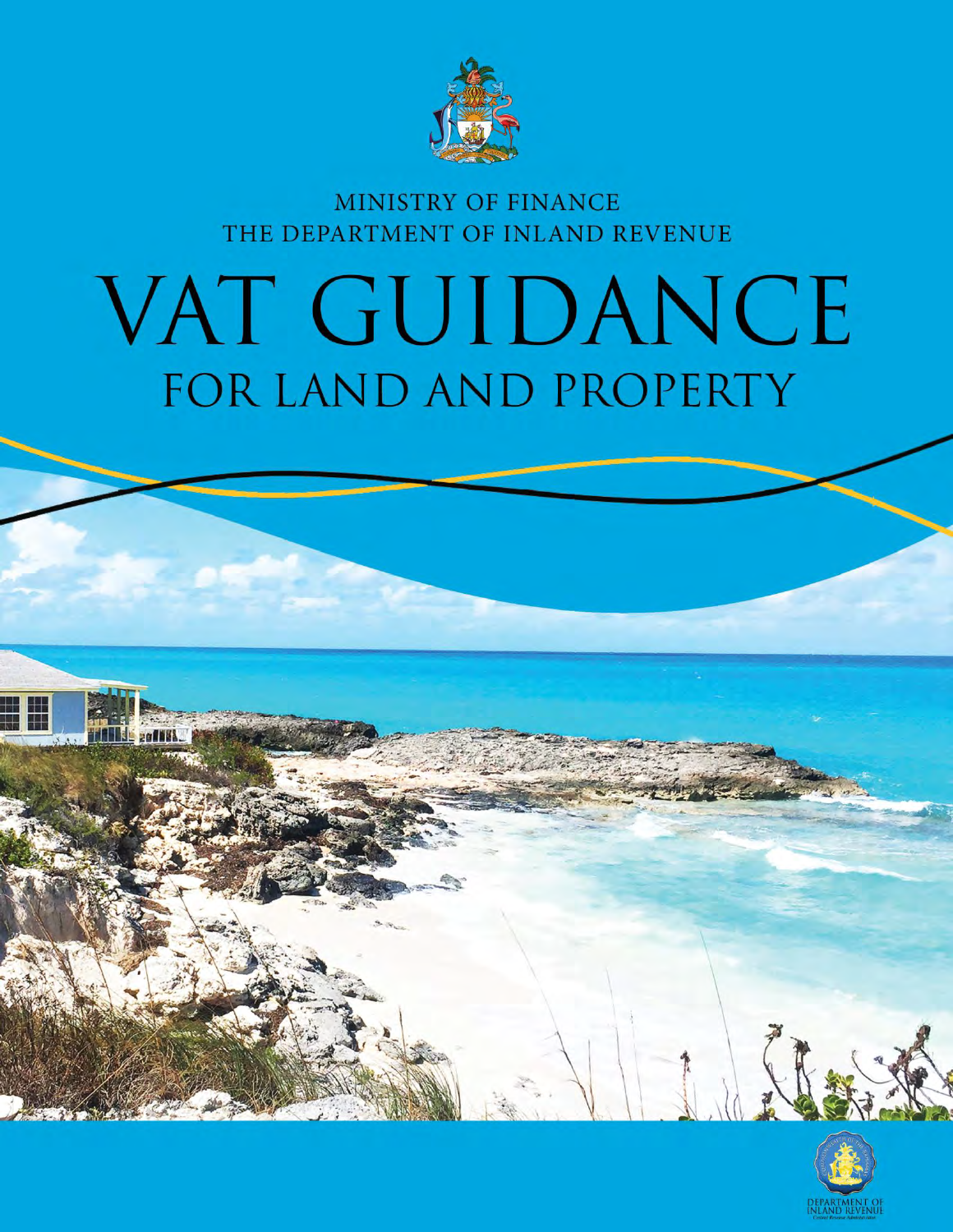#### **Introduction**

This guide is intended to provide businesses supplying land and property within The Bahamas with information about Value Added Tax ("VAT"). The supply of land and property include the sale, lease, rental, assignment or transfer of property. It should be read in conjunction with the Value Added Tax Act 2014 ("VAT Act" or "the Act"), as amended, the Value Added Tax Regulations 2014 ("VAT Regulations") The Value Added Tax Rule on Real Estate (VAT Rule 2015-025) and The Bahamas VAT Guide ("VAT Guide"), the Stamp Act Chapter 370 and the Real Property Act chapter 375 all of which can be found on the website of the Government of The Bahamas ("Government"). **If there is a discrepancy within the Guidance Note, the law will prevail in accordance with the VAT Act, Regulations and/or Rules.**

# **Is the sale or rental of land and property subject to VAT?**

The sale, lease, rental or hire of land or property or any conveyance of property located in The Bahamas is subject to VAT at the standard rate. The following supplies are exempt from VAT:

- 1. The rental of a dwelling
- 2. The transfer of vacant land or residential property (as defined in the Real Property Tax Act) valued at less than one hundred thousand dollars
- 3. A transfer of a property that is an owner occupied dwelling of a first time Bahamian homeowner that does not exceed five hundred thousand dollars
- 4. In accordance with Part I of the First Schedule, section 5 of the VAT Act, transactions costs on land and property transferred by one VAT registrant to another VAT registrant as part of a transfer of a taxable activity as a going concern is subject to VAT at the zero rate provided all provisions of the VAT Act and VAT Regulations are complied with. The real estate assets conveyed, may also be subject to zero-rating, provided they comprise facilities (such as factories, warehouses, and offices) used in the making of taxable

#### **Disclaimer: VAT Guidance Notes do not supersede the VAT Act, VAT Regulations, or VAT Rules**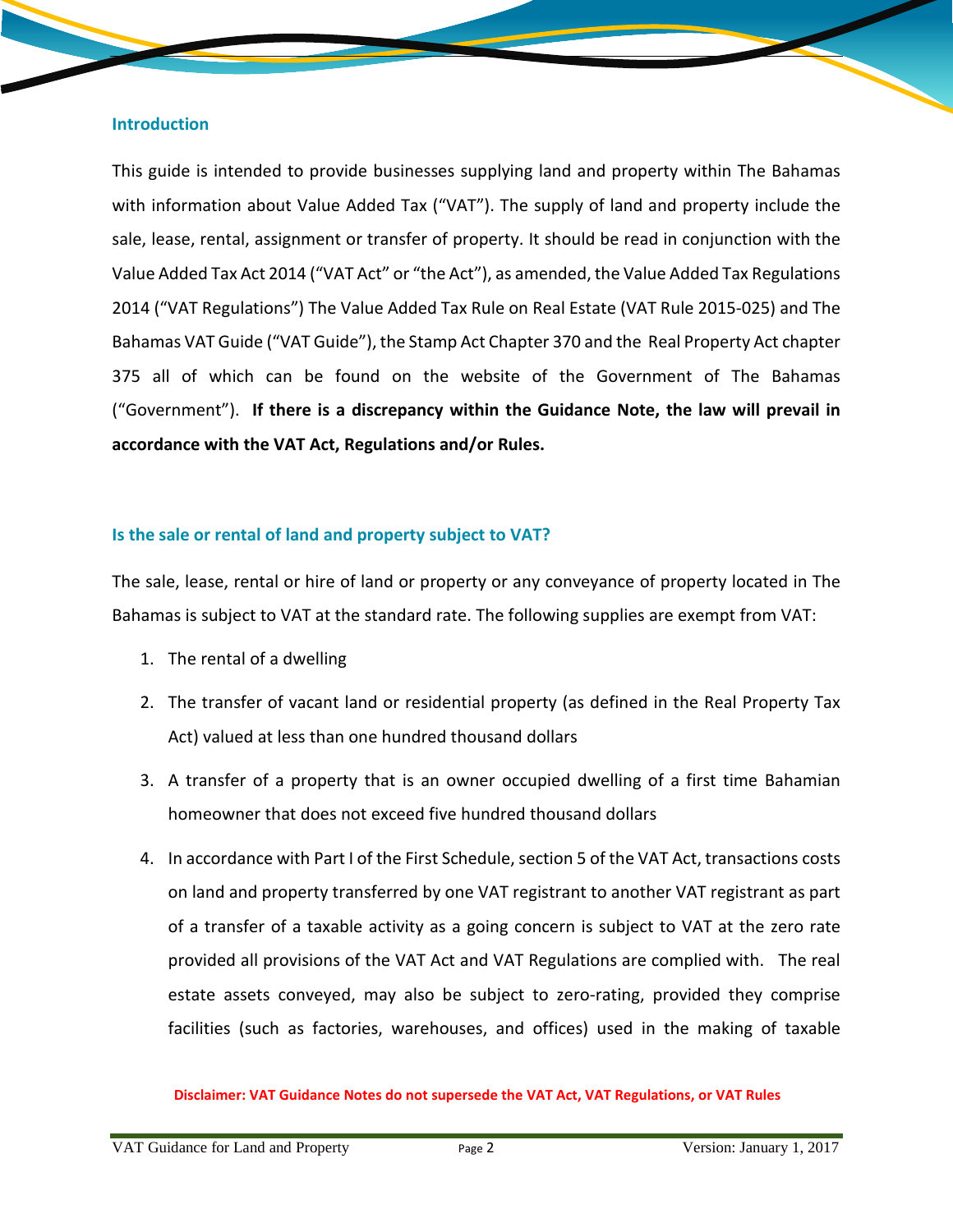supplies. However, with regard to the conveyance of vacant land or inventories of developed properties being held for sale, the Comptroller may determine that these are subject to VAT at the standard rate.

#### **What does conveyance mean?**

A conveyance includes assignment, appointment, lease, settlement and other assurance, and covenant of surrender, made by deed, on a sale mortgage, demise or settlement of any property, or on any other dealing with or for any property; and "convey" has a meaning corresponding with that of conveyance as per Section 2 of the Conveyance and Law of Property Act. Also, a conveyance is a lease agreement that is 10 years or more and is required to be presented to the treasury for stamping according to the Stamp Act.

In accordance with the VAT Rule on Real Estate and Section 38A (amended) of the Value Added Tax Act, if a person sells property using a deed of conveyance, transfers property by assignment or disposes of or transfers any property it is a conveyance for the purposes of the Value Added Tax Act. If the value of the property is over \$100,000 the transaction is subject to VAT at the standard rate of 7.5%.

# **What is a dwelling?**

In the VAT Regulations, a dwelling is defined as a building, premises, structure, or another place, or any part thereof, used or intended for use predominantly as a place of residence or abode of a natural person together with any accessories belonging thereto or enjoyed therewith excluding a commercial rental establishment. In accordance with the VAT Act the rental of a "dwelling" is exempt from VAT; therefore, it is important to determine what is considered a dwelling.

A condo, house, flat, apartment, room, caravan, houseboat, tent or camping site can all be considered a dwelling. Garages, sheds, outbuildings, and gardens, provided they are supplied with and considered part of the property that is considered a dwelling, will be considered part of that dwelling.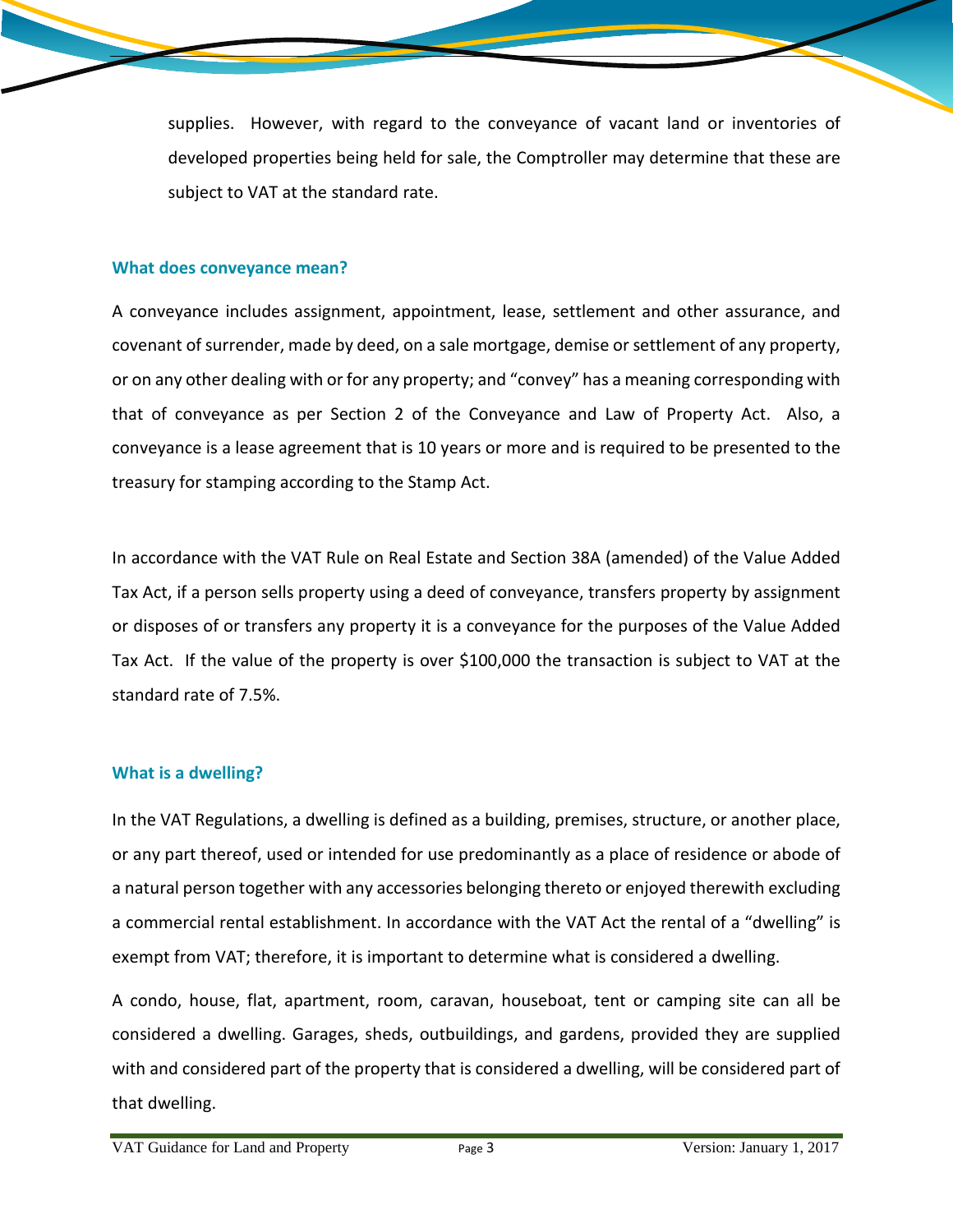If you own a condo, house, flat or apartment and lease it, furnished or unfurnished, for periods normally exceeding 45 days, to a person who will occupy it as their usual place of abode, your supply will be exempt from VAT. The VAT exemption will apply even if you carry on a property rental business and lease several properties on this basis.

# **What is a commercial rental establishment?**

The supply of a commercial rental establishment is not considered a supply of a dwelling. The lease, rental or hire or any supply, other than the transfer or sale of a commercial rental establishment located in The Bahamas is, therefore, subject to VAT at the standard rate (7.5%).

A commercial rental establishment includes a condo, apartment, flat or similar accommodation where the accommodation is leased normally or regularly for continuous periods of 45 days or less. It also includes such accommodation where the accommodation is owned or acquired by a non-resident under the International Persons Landholding Act (Ch. 140) where the permit specifies that such accommodation will be used for rental purposes and that accommodation is normally rented or leased for continuous periods of 45 days or less.

As a condo apartment or similar accommodation can be considered a dwelling or a commercial rental establishment, you must determine the VAT treatment by considering its normal use and the purpose for which it is to be used. For example, a one-off short-term rental (less than 45 days) of a condo that is usually rented on a long-term basis will be considered a supply of a commercial rental establishment. Similarly, if you usually provide a condo for rental on a short-term basis and you rent it out for a longer period of 2 months this will still be considered a taxable activity.

A supply of a commercial rental establishment does not include:

 $\Box$  Accommodation in a boarding establishment provided by an employer, not for the profit of any person but solely for the benefit of their employees, related person of the employer or dependents of the employer;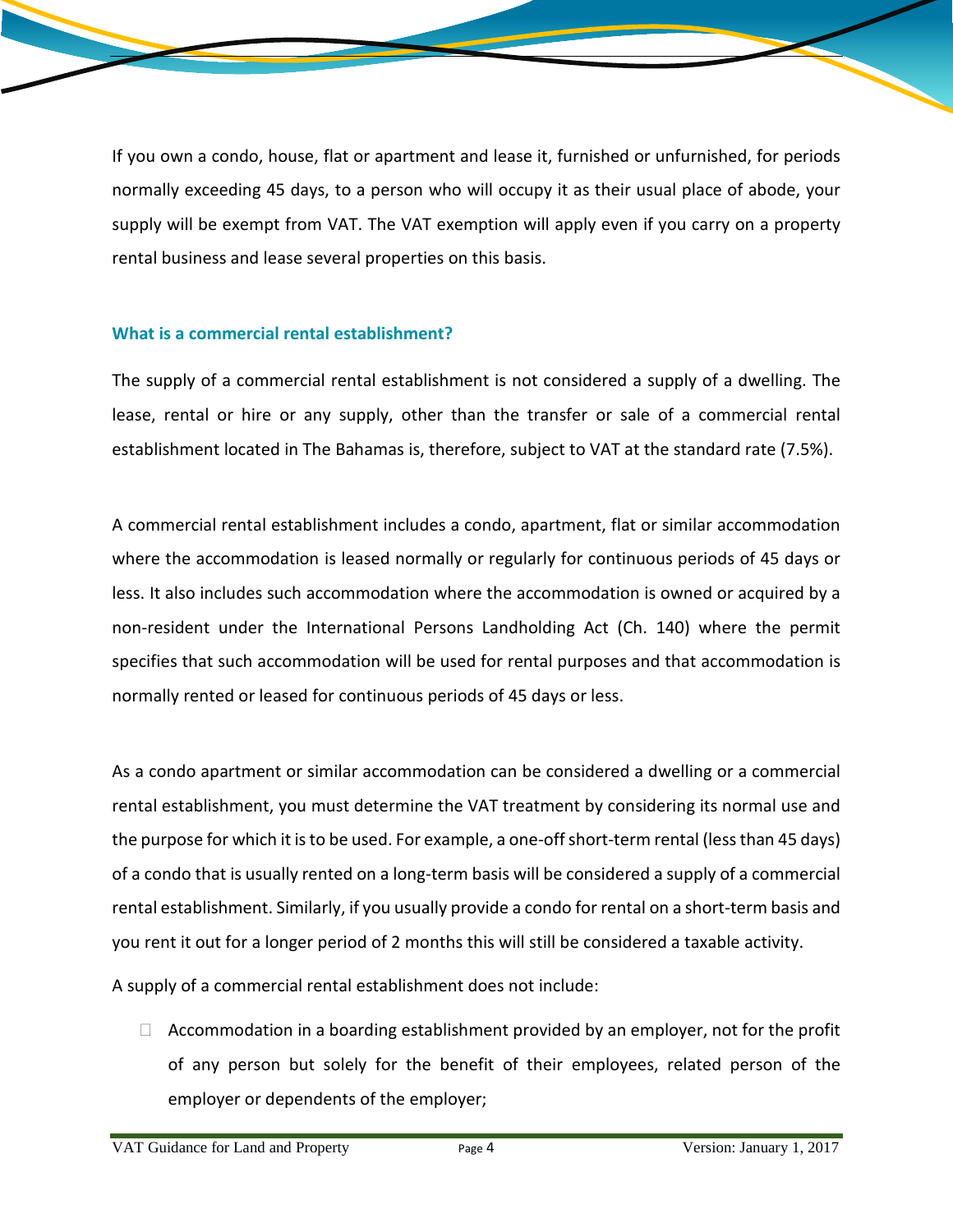- $\Box$  Accommodation in a boarding establishment provided by a local government council and not for the profit of any person; or
- $\Box$  Accommodations in connection with exempt supplies of medical services.

## **What if I operate a rental pool?**

The supply of accommodation for periods of normally 45 days or less by the operator of a collective rental agreement ('pool administrator') is subject to VAT. The pool administrator may be a hotel or other person responsible for the administration of the accommodations. The supply of the accommodation to the tourist/tenant is considered to be made by the pool administrator.

A pool administrator, when considering whether there is a requirement to register for VAT must take into account all the income from all the accommodation they administer.

If the pool administrator does not pay any VAT due on the rental of a property then the Comptroller has the right to collect the VAT payable from the owner of the accommodation.

#### **What if I own accommodation such as a condo and make it available through a rental pool?**

If you make your accommodation available to a pool for them to rent to tenants this is not a supply for VAT purposes. This means that you do not have to register for VAT or submit VAT returns. The administrator is liable for registration and to account for VAT. If the administrator responsible for the rental pool fails to pay VAT on the supply of the accommodation, you as the owner can be held liable for the VAT relating to the accommodation you own.

**What if I rent accommodation such as a condo directly to visitors?**

VAT Guidance for Land and Property Page 5 9 Version: January 1, 2017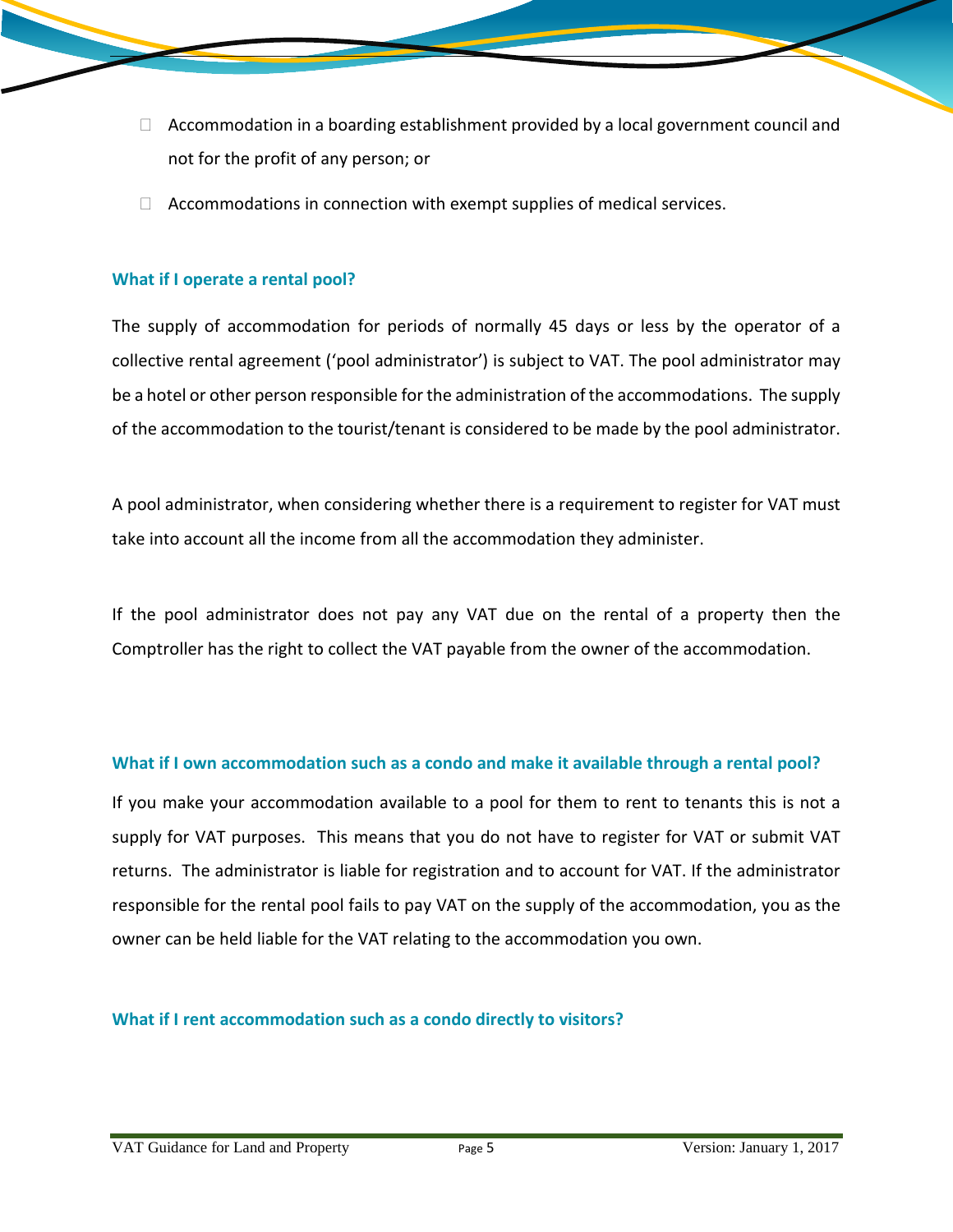If you normally supply the accommodation on a long-term basisfor periods of over 45 days where the accommodation is likely to be considered the tenant's permanent residence, your supplies are exempt from VAT.

If your supply of the accommodation is normally provided on a short-term basis of 45 days or less then you are making taxable supplies. You will need to consider whether you are required to register for VAT (see section "When do I need to be registered for VAT?").

#### **Is a property management fee subject to VAT?**

The management of a property is a taxable activity and subject to VAT. Thisincludes maintenance fees for use of communal areas, maintenance and repairs and administration charges. For the avoidance of doubt, condo management fees are subject to VAT and the condo administrator should register and charge VAT on such fees once the necessary requirements for VAT registration are met.

#### **What is the VAT treatment of condominium and homeowners' association fees?**

Condo and homeowners association fees are subject to VAT at the standard rate of 7.5%. When billed the VAT should not be included on the portion of the fee assessment that relates to property taxes or other purchases by the associations that are exempt.

Associations will be allowed to use the cash basis of accounting for VAT.

#### **Is the sale of a commercial rental establishment subject to VAT?**

The sale of a commercial rental establishment is a taxable supply, subject to VAT including all legal and other transactions costs. If you are registered for VAT and sell a commercial rental establishment your transactions costs will be subject to VAT unless the sale of the property forms part of a transfer of a business (see section "Transfer of a business" **page 9**).

#### **What is the VAT treatment of timeshare?**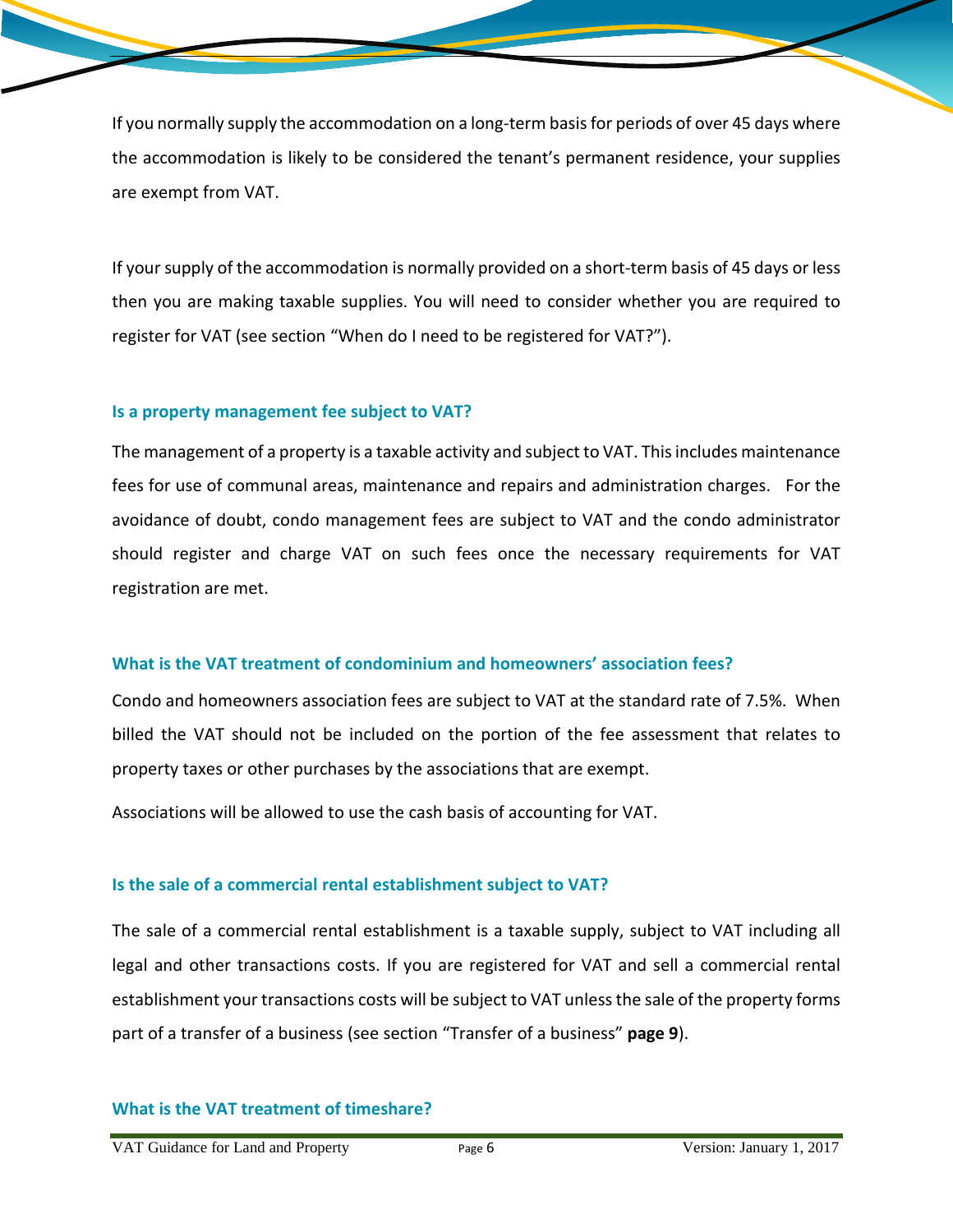The supply of timeshare is a taxable activity as timeshare is not a supply of a dwelling.

# **What is the VAT treatment of commercial property?**

The rental or lease of a commercial property is subject to VAT at the standard rate. Commercial property includes, but is not limited to:

- warehouses
- □ factories
- $\Box$  retail outlets
- $\Box$  restaurants
- $\Box$  hotels and commercial rental establishments
- □ offices
- $\Box$  storage facilities
- $\Box$  industrial units

If you sell a commercial property to another VAT registrant, that buyer can recover the VAT on the transaction. For conditions of a transfer of a business see the section "Transfer of a business."(**page 9)**

#### **What if the property has both a commercial and residential element?**

Some properties may have both a commercial and residential element, for example, a store with an apartment for rental on a long-term basis (a dwelling). Where there are separate rental contracts the treatment is quite clear; the commercial element will be subject to VAT and the residential element will be exempt from VAT.

If the property is rented under one rental contract with the charge for both the store and the apartment combined with one rental amount then the charge for the rent should be apportioned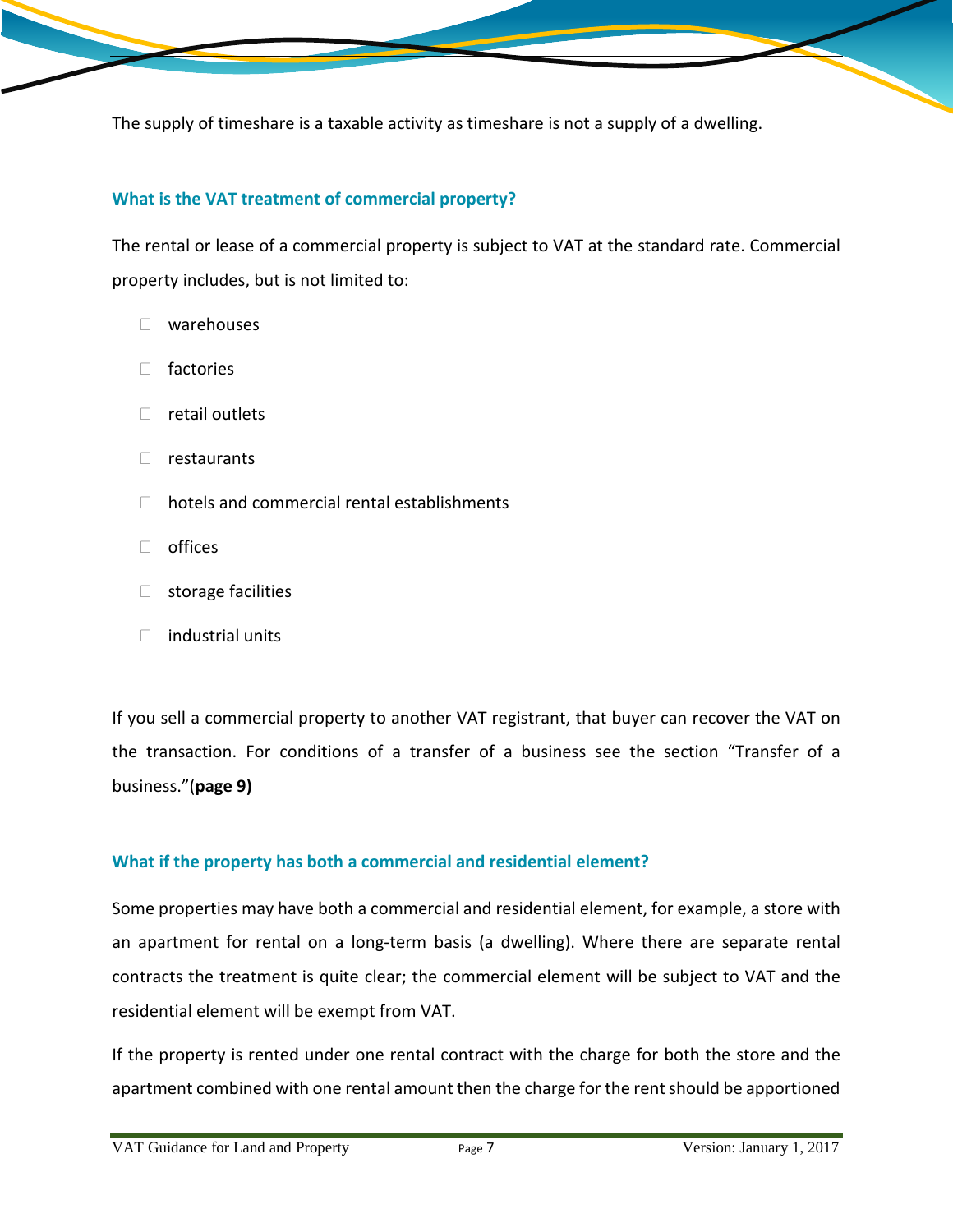in accordance with the floor space occupied for each use or any other appropriate method that the Comptroller allows.

#### **What if I rent the property to someone who resides outside The Bahamas?**

It doesn't matter where the person to whom you rent resides. The supply of land and property is considered to take place where the property is located and is, therefore, subject to VAT at the standard rate unless it is a dwelling, in which case, the rental will be exempt.

#### **What if I only supply land?**

The lease, rental or hire of land located in The Bahamas is subject to VAT except where the land is valued at one hundred thousand dollars or less.

## **What if I rent or sell property that is not located in The Bahamas?**

The sale or rental of property located outside The Bahamas is not subject to VAT in The Bahamas.

#### **What if the charge includes an amount for utilities?**

If a supply of a facility is made and the total amount charged includes an amount for utilities, if the supply of the facility is a taxable supply, VAT is applied to the total charge inclusive of the utilities. It should be noted that the landlord is not the supplier of the utilities.

If the supply of the facility is an exempt supply, the total amount charged for the facility inclusive of the utilities is treated as an exempt supply.

#### **What if I charge my tenants for a portion of the insurance cost?**

If the supply of the facility is taxable and includes the cost of insurance for the facility, the VAT must be applied to the total cost of the supply of the facility including the insurance cost.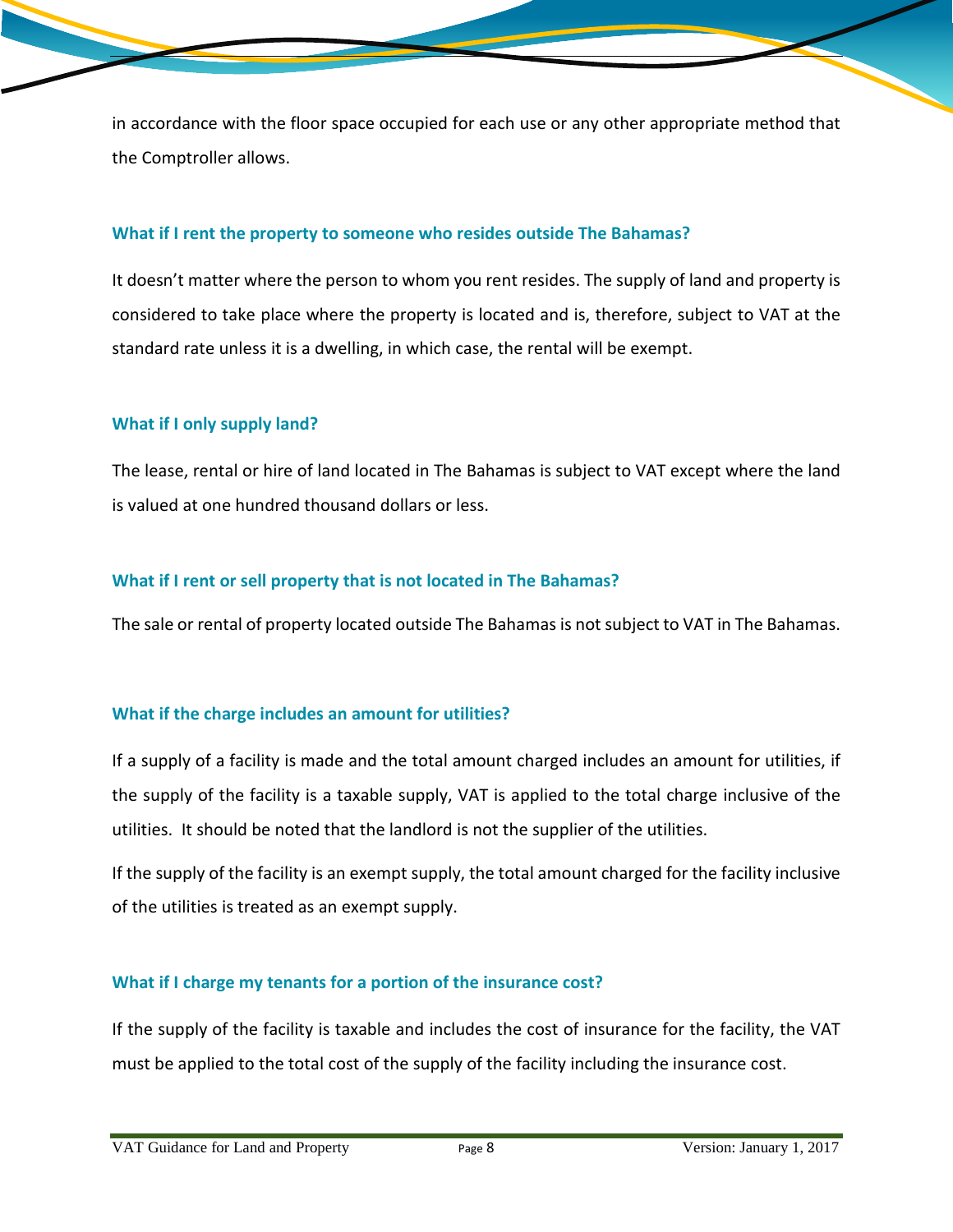Additionally, if the supply of the facility is an exempt supply, the total amount charged for the facility inclusive of the insurance is treated as an exempt supply.

# **What if I supply reception, switchboard facilities, office services or equipment?**

Any supply of these services, if charged for a separate fee, will be subject to VAT at the standard rate. If included in the rental amount, then they will already be captured for VAT purposes.

# **What if I offer a rent free period?**

With respect to a commercial property, if you offer a rent free period to entice a tenant to commit to a rental contract this will be considered as a taxable supply for no consideration, and subject to VAT at the standard rate. VAT is, therefore, applicable on the market value of the supply and the supplier is still entitled to claim input VAT credit. If the parties to the transaction are related, the Comptroller may refuse to recognize the discount.

# **Transfer of a business**

The sale of a business that makes taxable supplies is ordinarily subject to VAT; however, where certain conditions are met, the sale of the business can be treated as the transfer of a going concern which is subject to VAT at the zero rate.

# **For a commercial rental business to be treated as the transfer of a going concern:**

- $\Box$  The buyer must be registered for VAT;
- $\Box$  The property should be occupied by a tenant, or a lease has been signed, or the property is being actively marketed as available to rent; and
- $\Box$  The necessary documentation has to be completed, signed and filed with the Comptroller 14 days prior to the transfer. Documentation includes:
	- o VAT Form No. 3 Notice In Writing To Transfer A Business As A Going Concern Under Section 26 Of The Value Added Tax Act And Regulation 16 Of The Value Added Tax Regulations)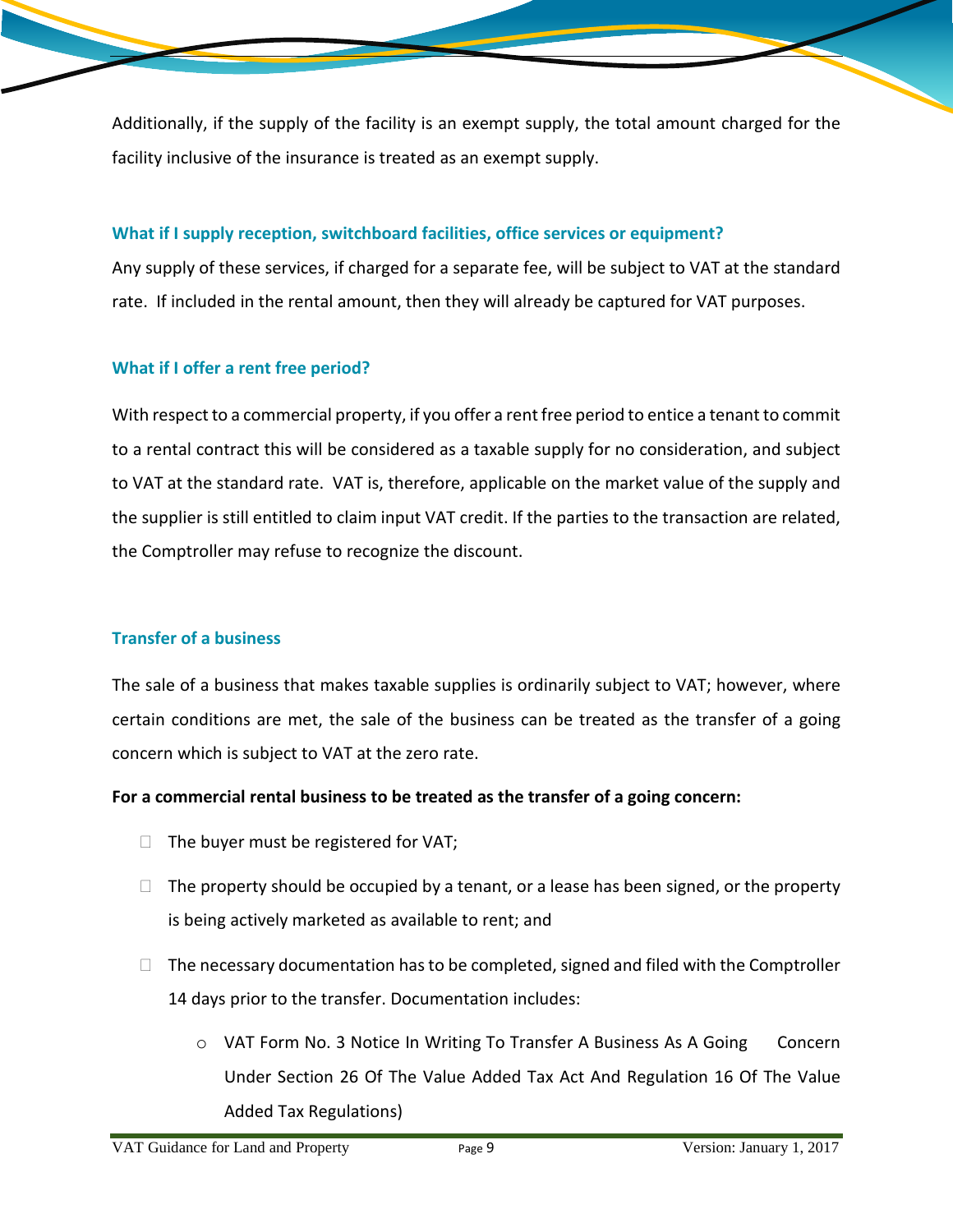- o Sales Agreement
- o Financial Statements

The advantage of treating a sale of a property as a transfer of a going concern is that neither the seller nor the buyer has to account for or pay VAT on the transactions. It must be noted that for the transaction to be treated as a going concern, it is the business being sold and not just the asset.

Further details of the conditions that need to be met for the transfer of a going concern can be found in Part II section 16 of the VAT Regulations.

# **When do I pay and report value added tax on the supply of a sale or other conveyance?**

Only the Comptroller of VAT is authorized to collect the VAT on conveyances. Before a conveyance is presented to be stamped (within the time determined by the Stamp Act) and it is lodged at the Registrar General's office, the person doing the transfer must present the documents to the Comptroller of Value Added Tax who would determine if it qualifies for the exemptions in the first paragraph. Once it is assessed as being exempt, no VAT is payable. Otherwise, VAT is payable based on the value accepted or appraised by the Comptroller.

The Comptroller of VAT would provide a tax invoice to the purchaser indicating the value of the supply and the tax paid, or the value of any exemption. If the person making the supply (vendor) is registered for value added tax they would report either the corresponding input or output tax on the return of the period in which the sale or transfer takes place.

For the registrant seller, there would only be an accounting entry on the VAT return recording the sale. The taxable supply reported on line 4 of the VAT return will be the value accepted by the VAT Comptroller inclusive of the VAT on the transaction. This value (exclusive of the VAT) must also be placed on line 25 "Adjustment for the period" of the VAT Return. For non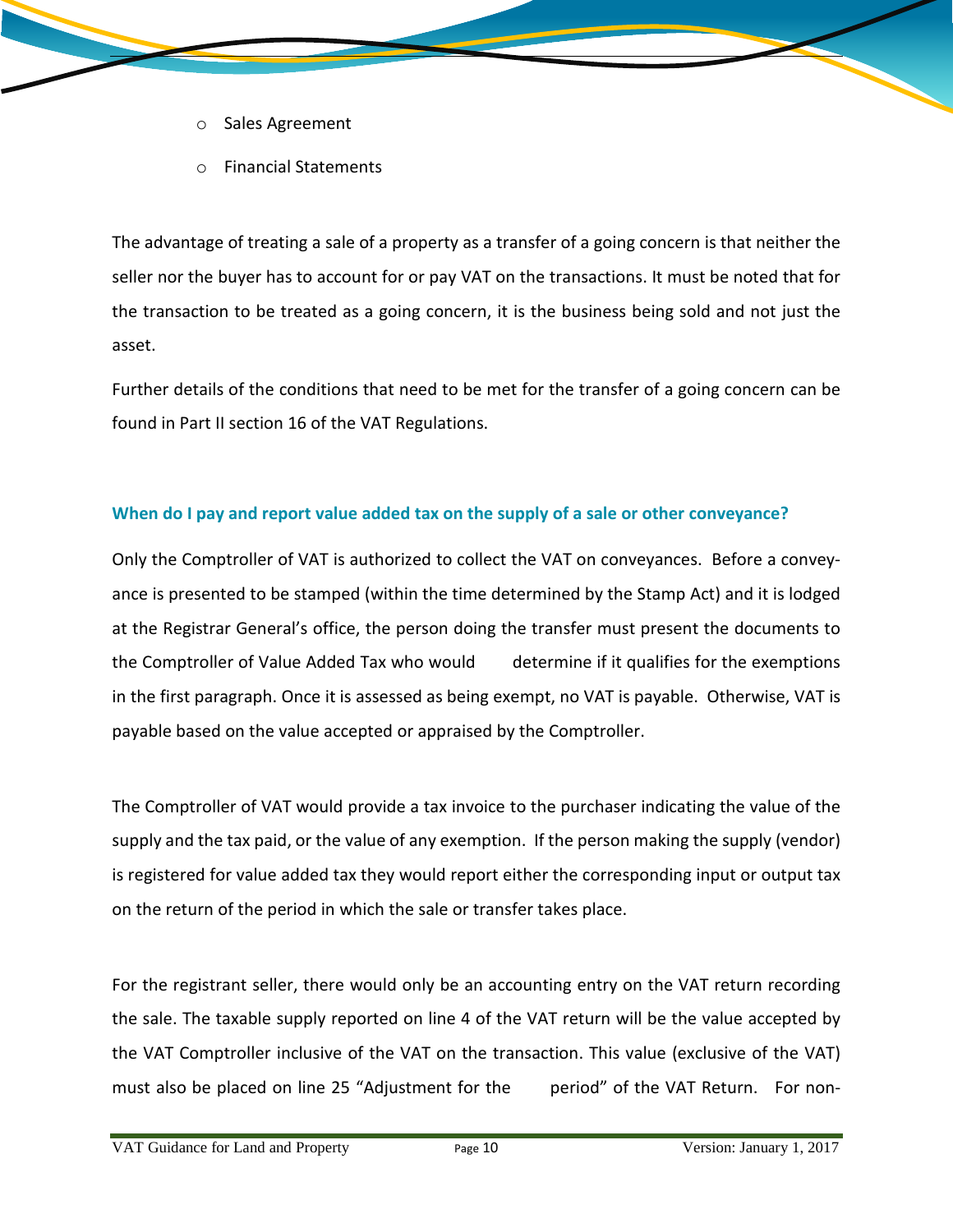exempt sales, credit adjustments should be made in the appropriate place on the VAT return form to avoid a double payment of the tax.

If the buyer is registered for value added tax, then he may claim the input taxes on the supply in accordance with the Rule on Real Estate. The purchase invoice must be in the name of the purchaser for this claim to be made.

# **How are Developers affected by affected by VAT on Conveyances?**

Persons who develop vacant land for sale as developers and are registered for VAT purposes must report the tax when the land is conveyed as described above. If the sale is exempt, the input tax relating to that sale cannot be claimed. If the developer has a mixture of exempt and taxable sales, they must apportion the input tax in accordance with the formula described in regulation 31 of the Value Added Tax Act.

# **Frequently Asked Questions**

# **1. Are Conveyances of property subject to VAT and how is a value determined?**

If a property is valued at \$100,000 or more it is subject to VAT. If the value comes into question, the appraised value is subject to the Comptroller's decision.

**2. What is the treatment when a property is conveyed from one entity to another or when a trust is involved if they both share the same beneficial interest?**

When a property is conveyed from one entity to another or a trust is involved having a beneficial interest, it is subject to VAT but exempt from stamp tax.

**3. Ifstamp tax of 2.5% isimposed on allreal estate conveyances, are there any exemptions for transactions under \$100,000, or for a first-time owner-occupier?**

Where the transaction of a conveyance is under \$100,000 it would not be subject to VAT however it is subject to stamp tax. First time home owner-occupier with a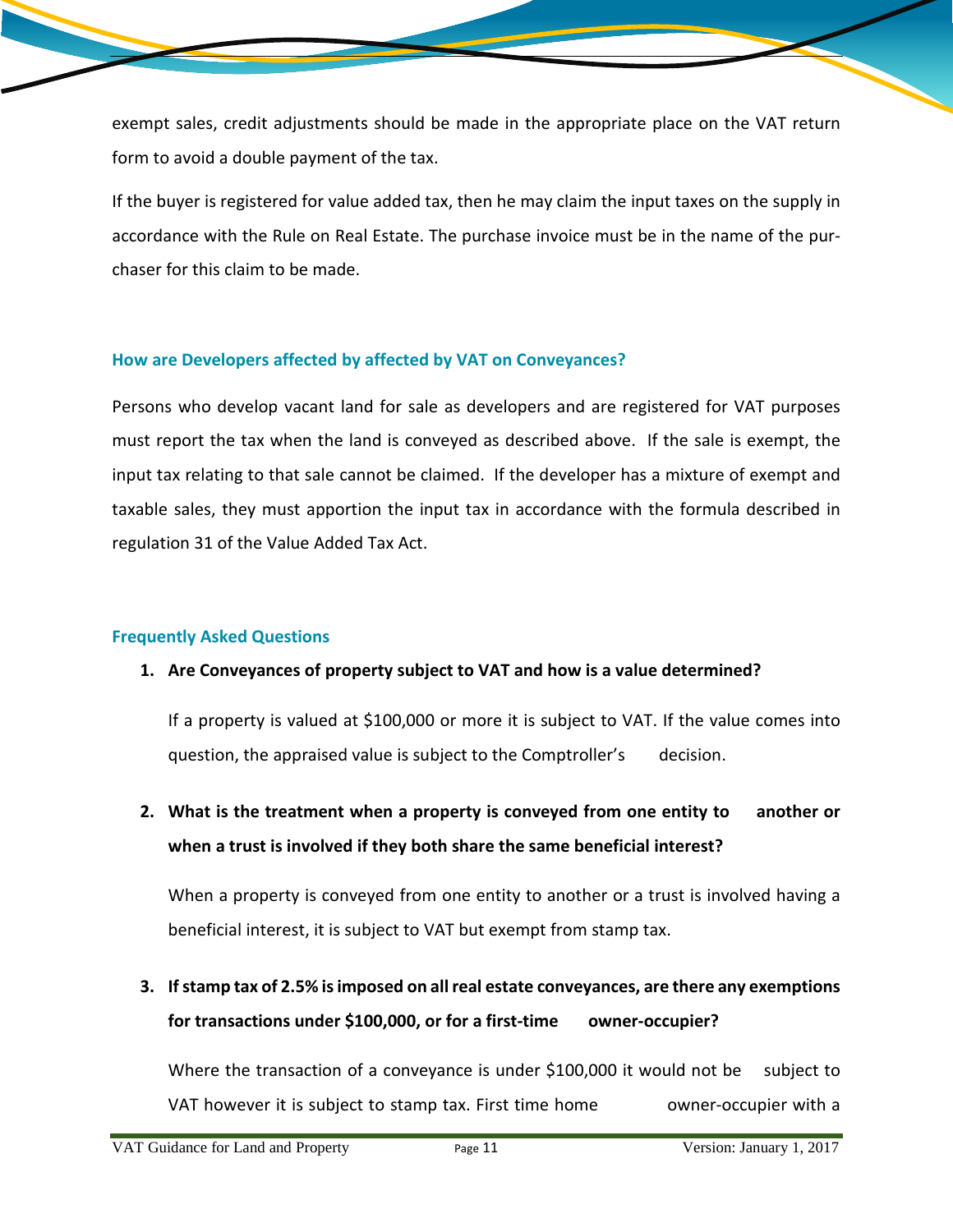value of \$500,000 and below would be subject to VAT but may receive a partial or full exemption. (*It is dependent on different values that determines the exemption and how much)*

**4. Where a developer is selling land and house packages, sometimes the land is first conveyed and then the home is constructed within 6 months thereafter, which results in two distinct contracts but related. If the purchasers are first-time home owner's would the land which has been conveyed attract VAT if the land is valued less than \$500,000?** 

The transaction would attract VAT if conveyed separately from the fully constructed developed home and if the land is valued above \$100,000.

**5. If the purchaser is a first- time home owner occupier would the construction contract attract VAT if valued at less than \$500,000?**

The construction would attract VAT if separate and apart from the transfer of property.

**6. When land transfer is being registered, must the details of the construction contract, if being done by the same company, be presented to the Comptroller of VAT at the time the land is presented?**

The construction contract does not have to be presented to the Comptroller of VAT at the time the land is presented.

**7. Isthe developer entitled to a rebate on VAT paid on construction materials, in particular for the construction of homes to purchasers who qualify for VAT exemption?**

The Developer would not be entitled to a rebate for the construction materials.

**8. What is the VAT liability for the transfer of shares in a foreign company NOT registered in The Bahamas which owns land (in its name) in The Bahamas?**

There is no VAT liability on the transfer of shares in any transaction.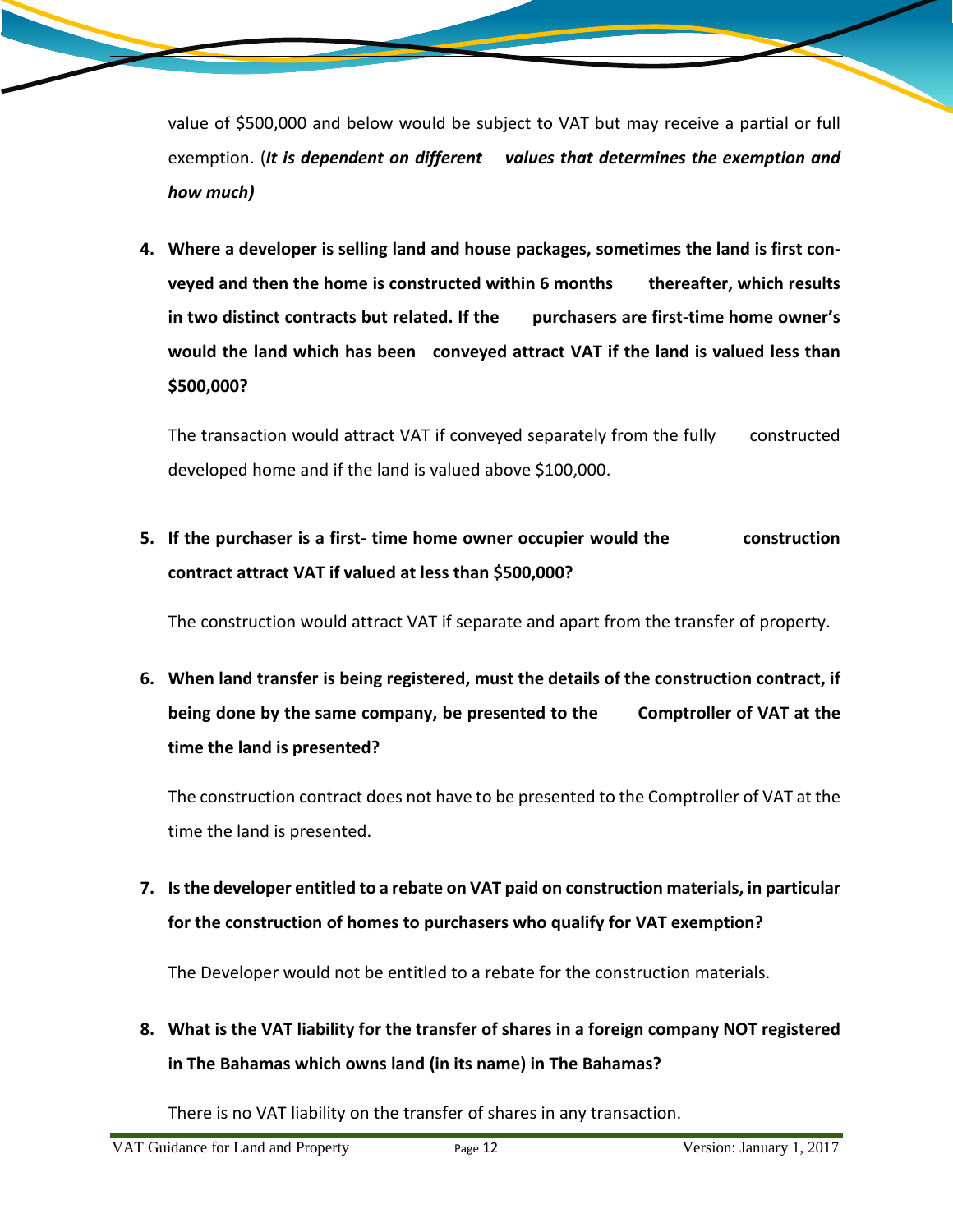- - **9. In the circumstances where land is conveyed but there is no transfer of the beneficial ownership (the transferee is a subsidiary of the transferor and the transferor isthe beneficial owner of all the issued shares in the transferee) of the title of vacant land which is exempt from stamp duty, is this transfer also exempt from VAT?**

The transfer will be subject to VAT but exempt from stamp duty.

## **The Law**

You may find the following references to the legislation useful.

# **VAT Act**

# **Definitions**

Part IV section 19 - registration

Part V section 29 - transfer of a going concern

Part V section 31(9) - the conversion of a condo or commercial rental establishment to a dwelling

Part V section 31(6) - self-supply at the time of de-registration

Part V section 33 - place of supply Part V section 38A

Part XII section 98 - transitional provisions

First Schedule Part II  $(1)$  – zero-rate for supplies outside The Bahamas

First Schedule Part I section 5 - supply by a registrant to another registrant as a going concern

Second Schedule Part I - exempt supplies items 5, 6, and

#### **VAT Regulations**

#### Definitions

Part I Regulation 4 (4) - supply of a dwelling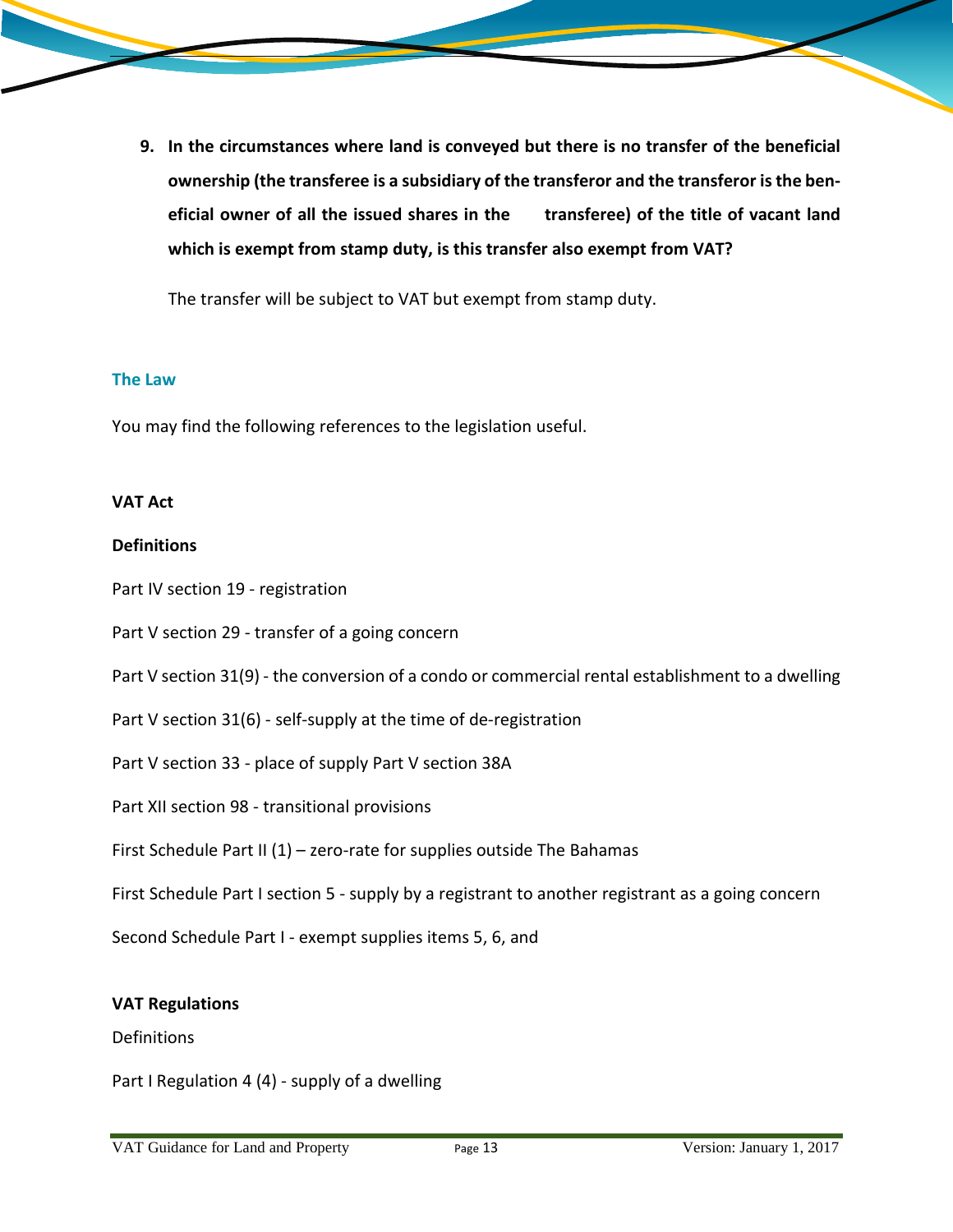Part I Regulation 4 (5) - supply of a condo or similar Part I Regulation 10 - commercial rental establishment Part I Regulation 11 - condos leased collectively Third Schedule (Regulation 27) Part I - classification of real property Third Schedule (Regulation 27) Part II - capital goods

**The VAT Rule on Real Estate 2015-025**